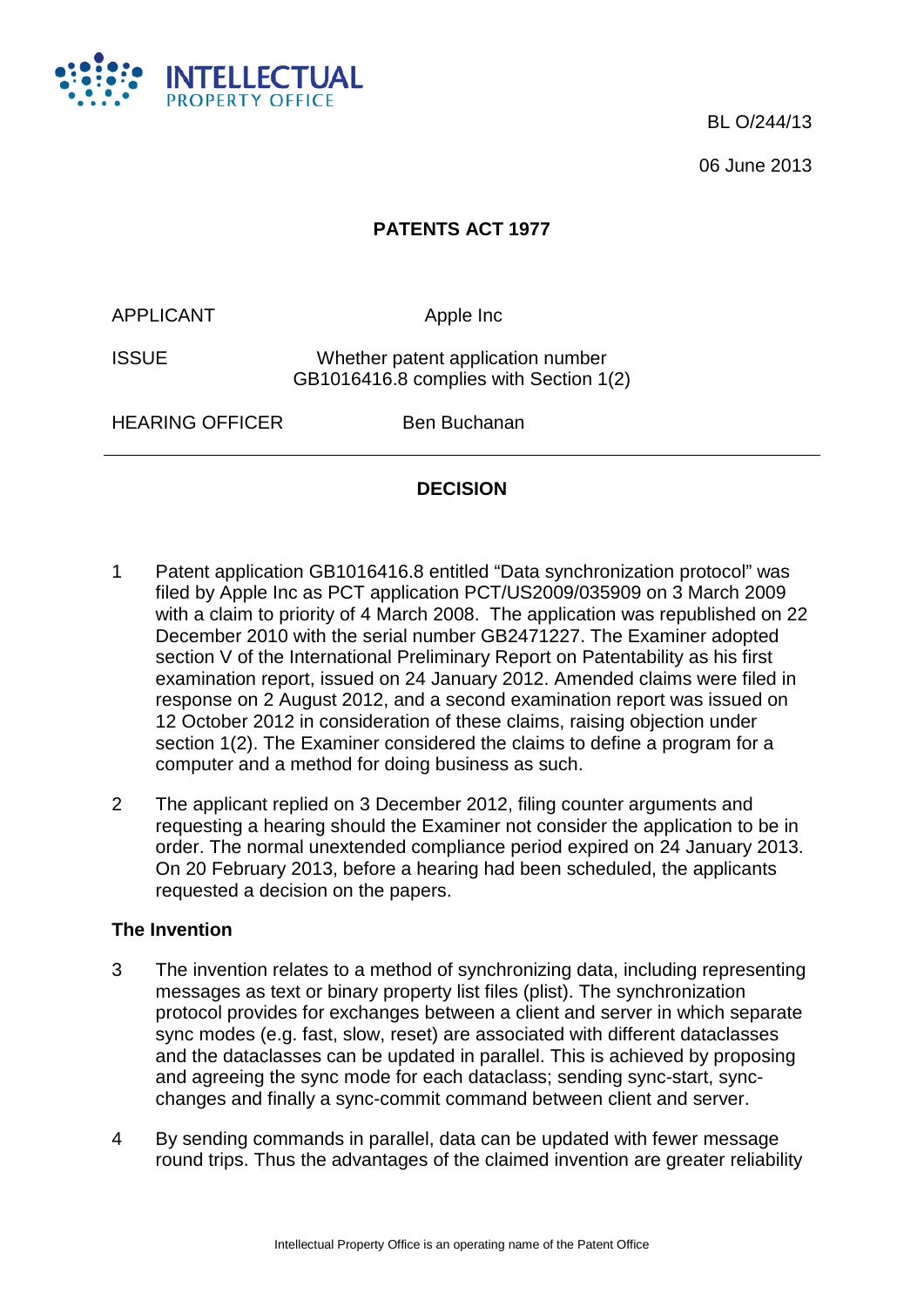and lower bandwidth usage (by using fewer messages and roundtrips) as well as recovery from interruption (by using sync anchors to track sync sessions).

### **The Claims**

5 The claims under consideration are those filed on 2 August 2012. Independent claims 1 and 10 relate respectively to a method and apparatus:

1. A method of synchronizing data, the method comprising:

receiving at a server a request to initiate a sync session, the step of receiving the request comprising

receiving a separate proposed sync mode for each of multiple dataclasses, and receiving changes to multiple data items of the multiple dataclasses;

generating at the server one or more status codes to indicate whether the proposed sync mode for each dataclass is accepted;

based on the generated status code, using the accepted sync mode for each dataclass to selectively update in parallel the multiple data items associated with the one or more received changes; and

selectively committing the updated data items at the server.

10. A synchronization server comprising:

a processor configured to operate

a transport protocol that enables opening of one or more connections to one or more client devices; and

a sync protocol that enables data synchronization between the server and the one or more client devices over the opened one or more connections, wherein the sync protocol enables the server to

receive a request to initiate a sync session, wherein the request includes a separate proposed sync mode for each of multiple dataclasses received in parallel, each dataclass comprising a group of data entities, and changes to the multiple dataclasses,

generate one or more status codes to indicate whether the proposed sync mode for each dataclass is accepted,

based on the generated status code, using the accepted sync mode for each dataclass to selectively update data items associated with the changes to the data classes, and

selectively commit the updated data items.

6 Claim 20 defines a computer program product to implement the method or server of previous claims.

### **The Law**

7 The examiner has raised an objection under section 1(2) of the Patents Act 1977 that the invention is not patentable because it relates to a method for doing business and a program for a computer as such. The provisions of this section of the Act are shown below:

### **Section 1(2)**

*It is hereby declared that the following (among other things) are not inventions for the purposes of this Act, that is to say, anything which*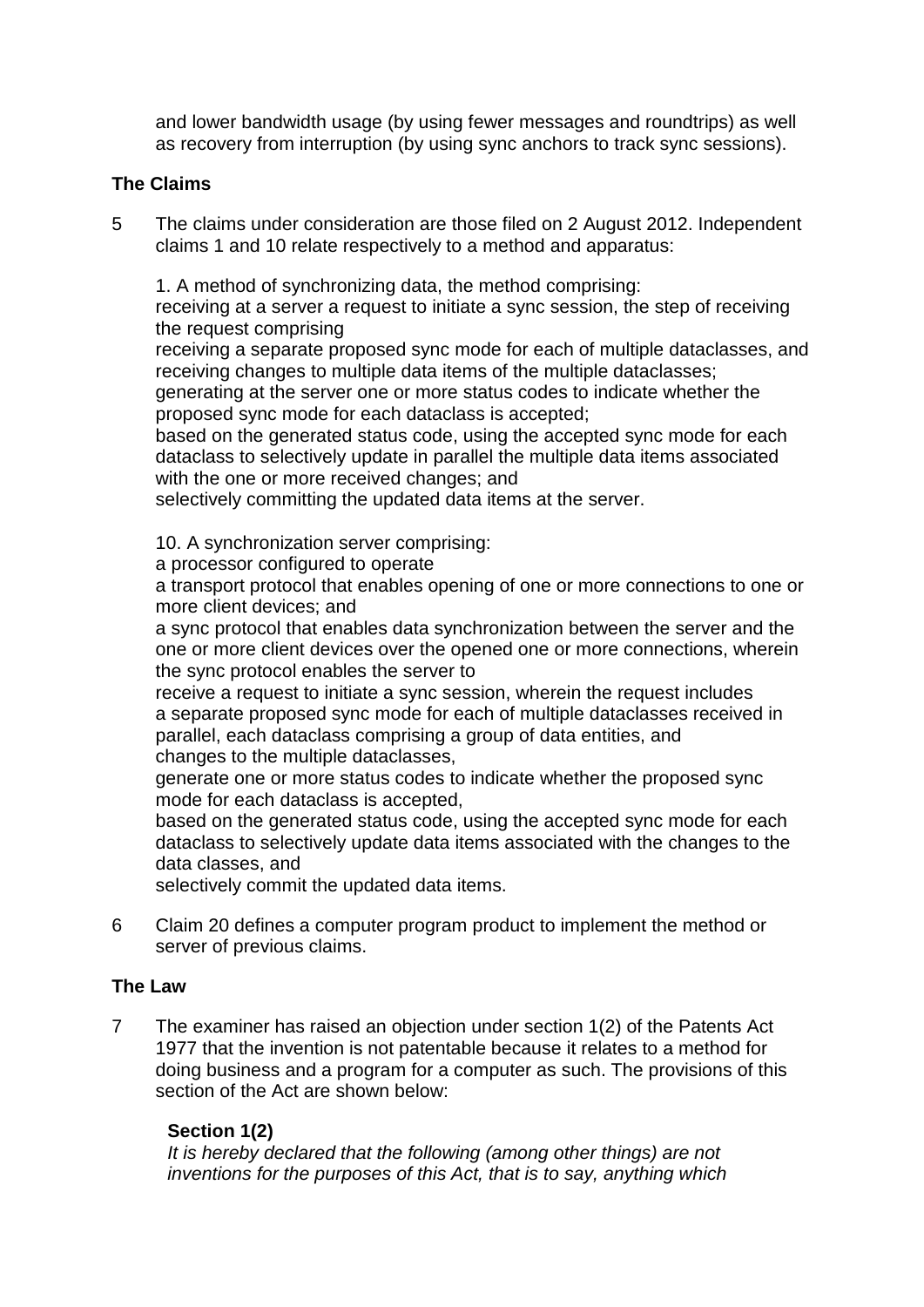*consists of –*

- *(a) a discovery, scientific theory or mathematical method;*
- *(b) a literary, dramatic, musical or artistic work or any other aesthetic creation whatsoever;*
- *(c) a scheme, rule or method for performing a mental act, playing a game or doing business, or a program for a computer;*
- *(d) the presentation of information;*

*but the foregoing provision shall prevent anything from being treated as an invention for the purposes of this Act only to the extent that a patent or application for a patent relates to that thing as such.*

- 8 As explained in the notice published by the UK Intellectual Property Office on 8 December 2008<sup>[1](#page-2-0)</sup>, the starting point for determining whether an invention falls within the exclusions of section 1(2) is the judgment of the Court of Appeal in *Aerotel/Macrossan*[2](#page-2-1) .
- 9 The interpretation of section 1(2) has been considered by the Court of Appeal in *Symbian*[3](#page-2-2) . *Symbian* arose under the computer program exclusion, but as with its previous decision in *Aerotel/Macrossan*, the Court gave general guidance on section 1(2). Although the Court approached the question of excluded matter primarily on the basis of whether there was a technical contribution, it nevertheless (at paragraph 59) considered its conclusion in the light of the *Aerotel/Macrossan* approach. The Court was quite clear (see paragraphs 8-15) that the structured four-step approach to the question in *Aerotel/Macrossan* was never intended to be a new departure in domestic law; that it remained bound by its previous decisions, particularly *Merrill Lynch[4](#page-2-3)* which rested on whether the contribution was technical; and that any differences in the two approaches should affect neither the applicable principles nor the outcome in any particular case. But the *Symbian* judgment does make it clear, that in deciding whether an invention is excluded, one must ask does it make a technical contribution? If it does then it is not excluded.
- 10 Subject to the clarification provided by *Symbian*, it is therefore appropriate to proceed on the basis of the four-step approach explained at paragraphs 40-48 of *Aerotel/Macrossan* namely:

1) Properly construe the claim.

2) Identify the actual contribution (although at the application stage this might have to be the alleged contribution).

3) Ask whether it falls solely within the excluded matter.

 $\overline{a}$ 

<span id="page-2-1"></span><span id="page-2-0"></span> $\frac{1}{2}$  http://www.ipo.gov.uk/pro-types/pro-patent/p-law/p-pn/p-pn-computer.htm<br>  $\frac{1}{2}$  Aerotel Ltd v Telco Holdings Ltd and Macrossan's Application [2006] EWCA Civ 1371; [2007] RPC 7<br>  $\frac{3}{4}$  Symbian Ltd v Comptro

<span id="page-2-2"></span>

<span id="page-2-3"></span>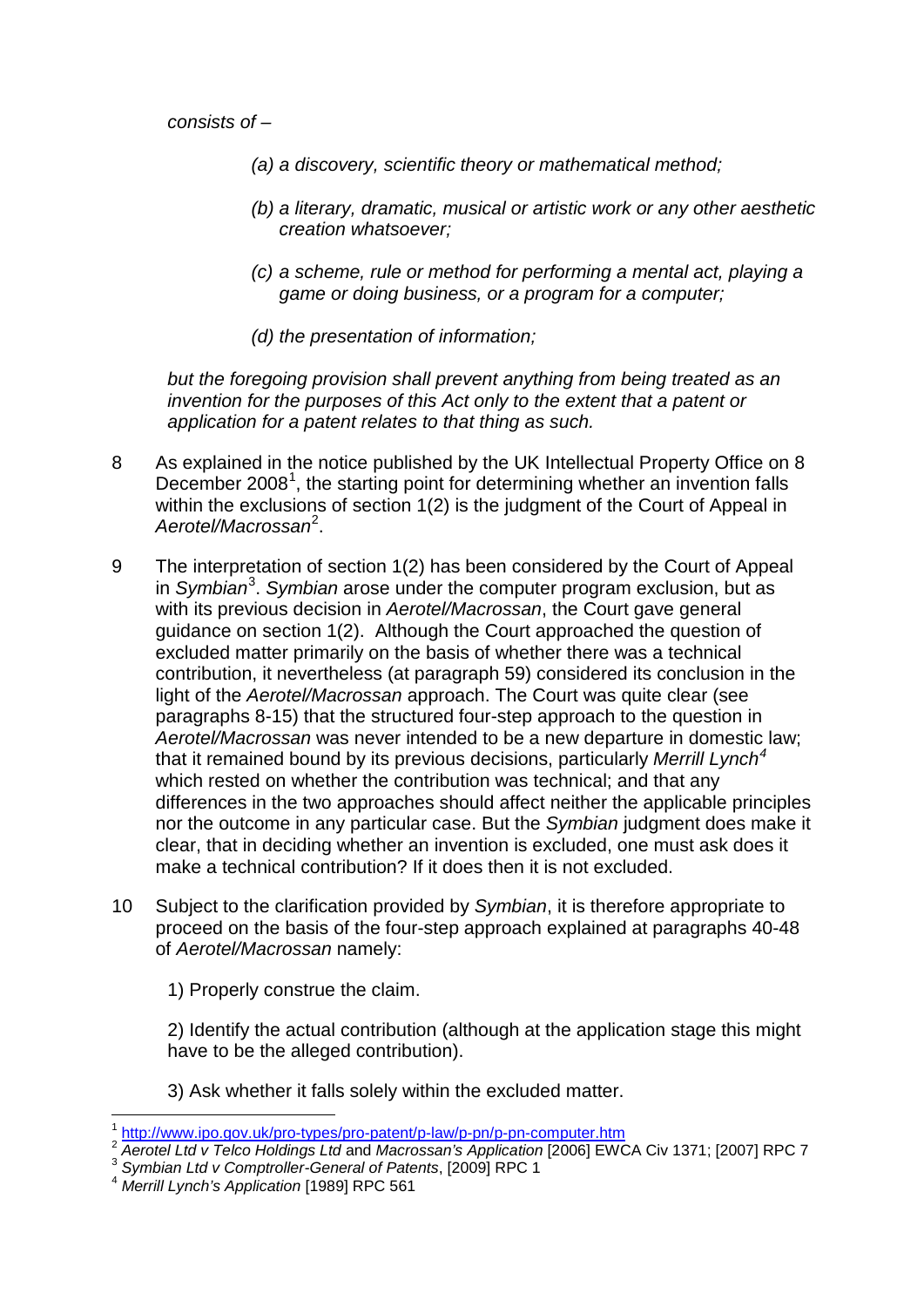4) If the third step has not covered it, check whether the actual or alleged contribution is actually technical.

- 11 The operation of this test is explained at paragraphs 40-48 of the decision. Paragraph 43 confirms that identification of the contribution is essentially a matter of determining what it is the inventor has really added to human knowledge, and involves looking at substance, not form. Paragraph 46 explains that the fourth step of checking whether the contribution is technical may not be necessary because the third step should have covered the point.
- 12 The Examiner and Applicant have provided arguments following *Aerotel/Macrossan* and *Symbian* and this is the approach I shall apply.

## **Construing the claims**

- 13 The first task is to construe the claims. Independent claims 1 and 10 define a method and apparatus for synchronizing data including separate sync modes for each of multiple data classes received *in parallel*, specifying changes to data of the multiple data classes, using a status code to indicate whether the sync mode for each dataclass is accepted, in accordance with the sync mode for each dataclass, updating the data *in parallel* and selectively committing the changes.
- 14 I have italicised the feature(s) *in parallel* because the independent claims differ slightly in this respect; the method (claim 1) specifies updating data in parallel; the server (claim 10) specifies proposing a sync mode for multiple data classes in parallel.
- 15 The current authority on claim construction is found in *Kirin-Amgen Inc v*  Hoechst Marion Roussel Ltd [200[5](#page-3-0)] RPC 9<sup>5</sup>, where Lord Hoffman held that "When applying a 'purposive construction', the question is always what the person skilled in the art would have understood the patentee to be using the language of the claim to mean".
- 16 This is helpful in respect of claims 1 and 10. I do not think the meaning of either claim alone is unclear, but I think a skilled reader would understand the patentee to mean that the invention can perform both sync modes and data updates in parallel. This is consistent with the only embodiment of parallel data updates, shown in Figure 29 of the application. Although the scope of the substance of claims 1 and 10 differs slightly, they are consistent with the description and may be readily construed.

## **Identify the actual contribution**

17 For the second step of *Aerotel/Macrossan*, it is necessary to identify the actual contribution made by the invention. At this stage, the contribution is that alleged by the applicant. In their most recent letter, the applicant defines the contribution as:

<span id="page-3-0"></span> $\overline{a}$ <sup>5</sup> *Kirin-Amgen Inc v Hoechst Marion Roussel Ltd* [2005] RPC 9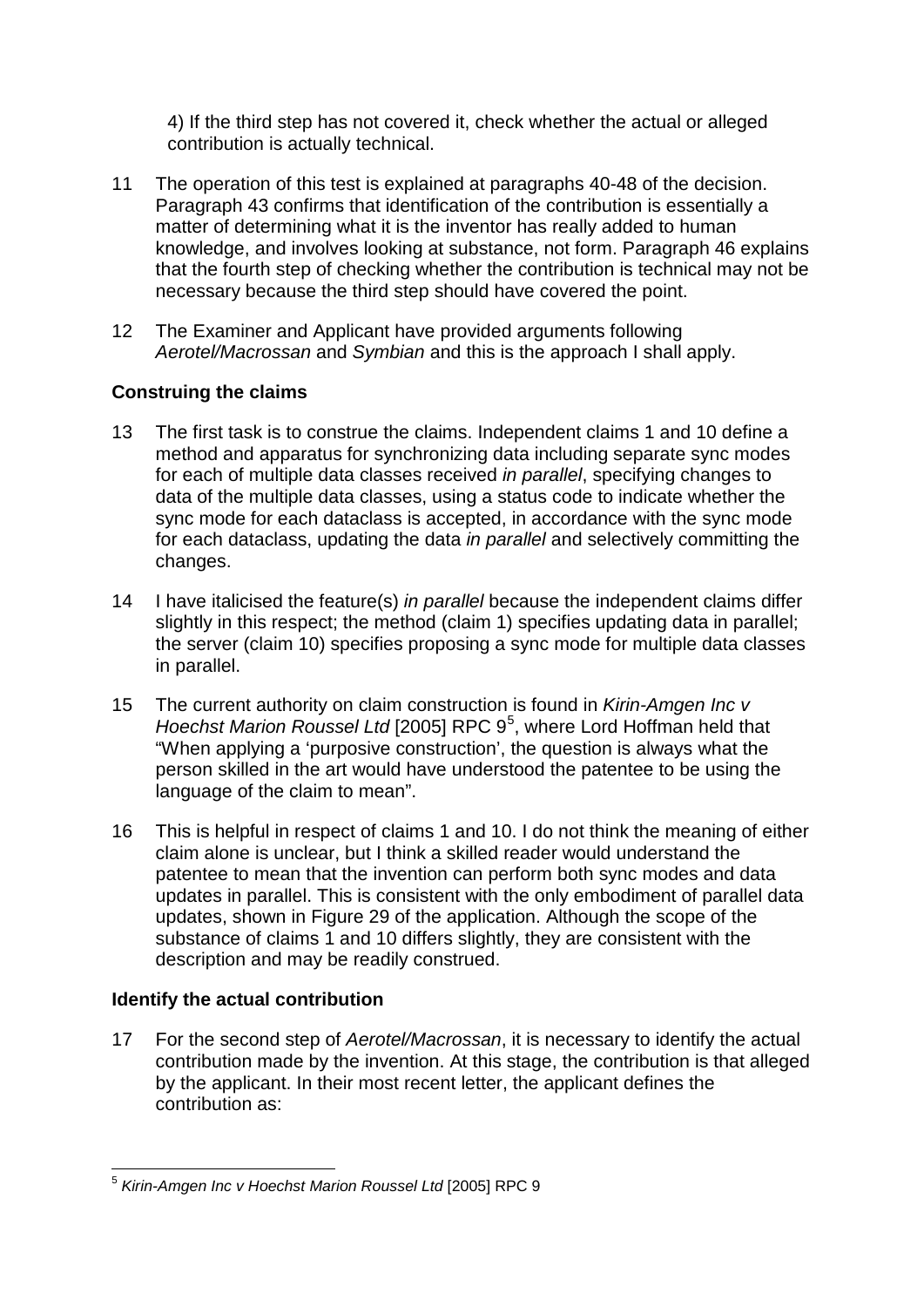*A single request from a client [which] can be used to transmit separate proposed sync modes from different entities.*

- 18 In his letter of 14 December, the Examiner agrees that the contribution may be defined as above.
- 19 I have to say I am uncomfortable with this formulation. "Entities" are referred to in the present application as both a 'structured data type' (grouped definitions of which may be referred to as a 'dataclass') and as a client or server device. In other words, an entity may be either a data entity or a device entity.
- 20 In contrast it is clear from the claims as I have construed them that a request to initiate a sync session comprises receiving a separate proposed sync mode for each of multiple *dataclasses.* This is the terminology of the claims and should form the basis for the definition of the contribution which the claimed invention provides.
- 21 The applicant also asserts that:

*This leads to the benefit of a reduced number of messages required to be transmitted (and consequential benefits, such as reduced overall network bandwidth used).*

- 22 At paragraph 43 of *Aerotel/Macrossan*, the Court seeks to assist the identification of the contribution by considering the problem to be solved, as well as how the invention works and its advantages. This requires more than just the difference over the prior art (upon which the applicant's formulation is based), but also how it is put into effect and its advantages.
- 23 I therefore consider the alleged contribution (applicants proposed element underlined) to be:

*Synchronizing data including initiating a sync session by receiving a request comprising a separate proposed sync mode for each of multiple data classes, specifying changes to data of the multiple data classes, using a status code to indicate whether the sync mode for each dataclass is accepted, in accordance with the sync mode for each dataclass, updating the data and selectively committing the changes, which means that a reduced number of messages is required to be transmitted.*

#### **Does the contribution fall solely within excluded subject matter? Is the contribution technical in nature?**

24 In his Examination Report of 12 October 2012, the Examiner argued that the contribution was not technical, and relates solely to a method of doing business and a computer program. This position was re-iterated in his final letter of 14 December 2012.

<span id="page-4-0"></span>Method of doing business

25 The contribution is defined in terms of data processing and not by the nature of the data in each dataclass being synchronised. Embodiments refer to calendar,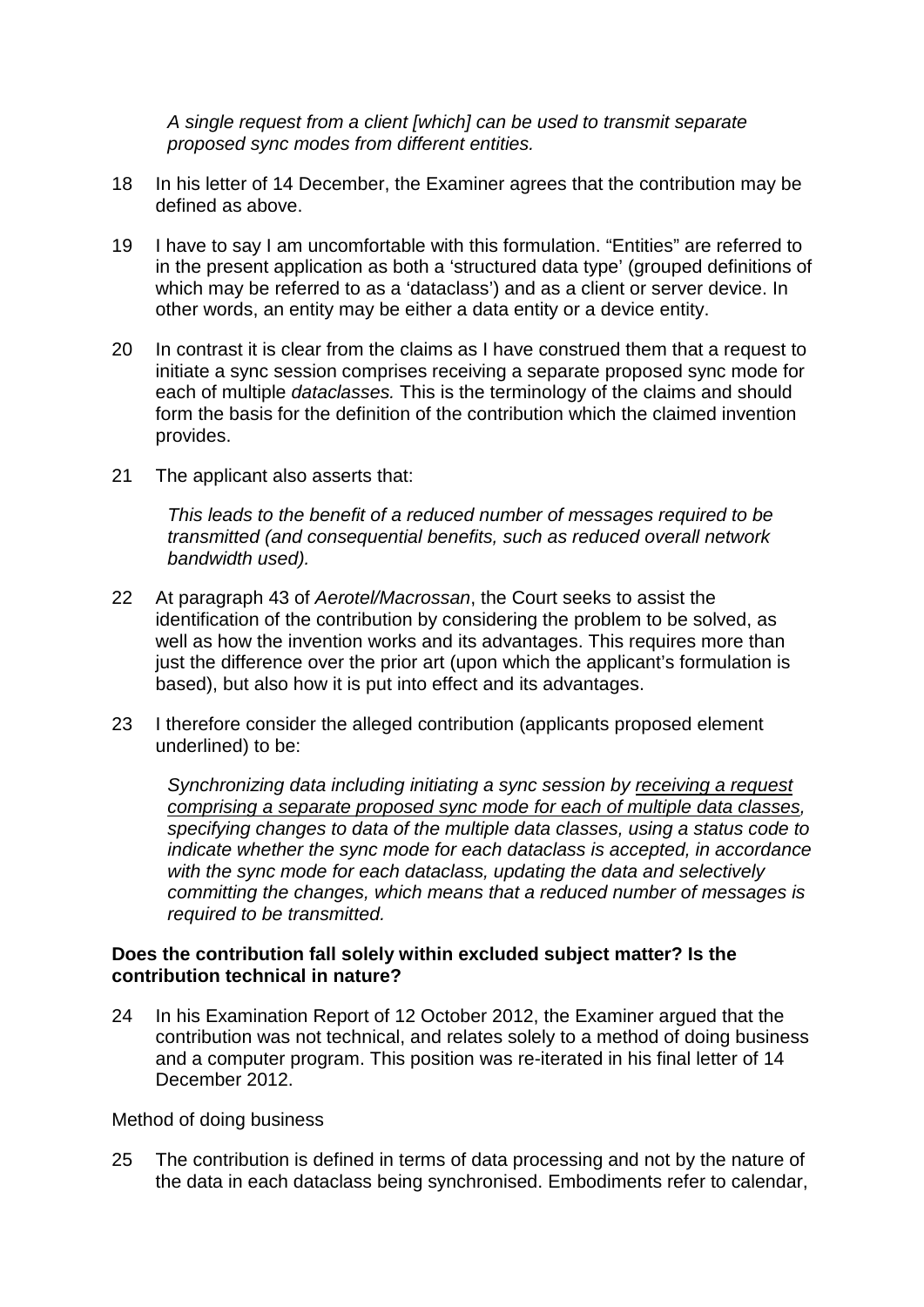contact and bookmark data being synchronised, which may well form the basis for a method of doing business, but I do not think they necessarily limit the contribution to a method for doing business as such. The question is whether the contribution in terms of data processing goes beyond the advantages of synchronising the dataclass data per se (e.g. updating a calendar). The synchronised data may be 'business data', and the method of synchronising it may be performed in the course of business, but the contribution to data processing is broader, for example including the provision and processing of sync modes and does not, to my mind, mean that the contribution falls within the category of a method for doing business as such.

### Program for a computer

- 26 There is, however, no doubt in my mind that the contribution requires a computer program for its implementation. The question of whether it falls solely within the remit of a program for a computer seems to me to be the turning point of this decision. Is the contribution more than a program for a computer? Is it technical?
- 27 In correspondence, the Examiner and the Applicant, in arguing whether or not the contribution fell solely in the excluded subject matter and was technical, considered *Vodafone[6](#page-5-0)* and *Kapur v Comptroller[7](#page-5-1)* . They also considered the *five*  signposts which Lewison J set out in  $AT&T^8$  $AT&T^8$ . Following AT&T, in *Really Virtual[9](#page-5-3)* , John Baldwin QC (sitting as a Deputy Judge) noted that the *AT&T signposts*, although useful, are no more than signposts. Most recently, the signposts were again considered in *HTC v Apple[10](#page-5-4)*. I must assess the alleged contribution on the facts and features[11](#page-5-5) of this application. Whilst *Vodafone* and *Kapur* are helpful in ensuring my approach is consistent with the Courts, the five signposts are relevant here. I will consider them in turn:
	- *(i) whether the claimed technical effect has a technical effect on a process which is carried on outside the computer;*
- 28 Whether the 'computer' is the client or the server between which data is being synchronised, the process 'outside the computer' is the communication of data across a network. In their letter of 3 December 2012, the Applicant argued that a contribution outside of a computer, but within a network, could be technical. That may be the case, but the question at hand is whether the alleged contribution, in reducing the number of messages exchanged across the network has a *technical effect* on the communication *process* outside the computer.
- 29 The invention changes the way data is selected and packaged for transmission as messages. The effect of reduced network traffic arises because fewer

 $\overline{a}$ <sup>6</sup> *Vodafone BL O/097/11*

<span id="page-5-1"></span><span id="page-5-0"></span><sup>7</sup> Kapur v Comptroller [2008] EWHC 649 (Pat)

<span id="page-5-2"></span><sup>&</sup>lt;sup>8</sup> AT&T Knowledge Ventures' Application and CVON Innovations Ltd's Application [2009] FSR 19 para. 40

<span id="page-5-4"></span><span id="page-5-3"></span><sup>&</sup>lt;sup>9</sup> *Really Virtual Co Ltd v UK Intellectual Property Office [2012]* EWHC 1086 (Ch).<br><sup>10</sup> *HTC v Apple [2013] EWCA Civ 451 11 Symbian at para. 52* 

<span id="page-5-5"></span>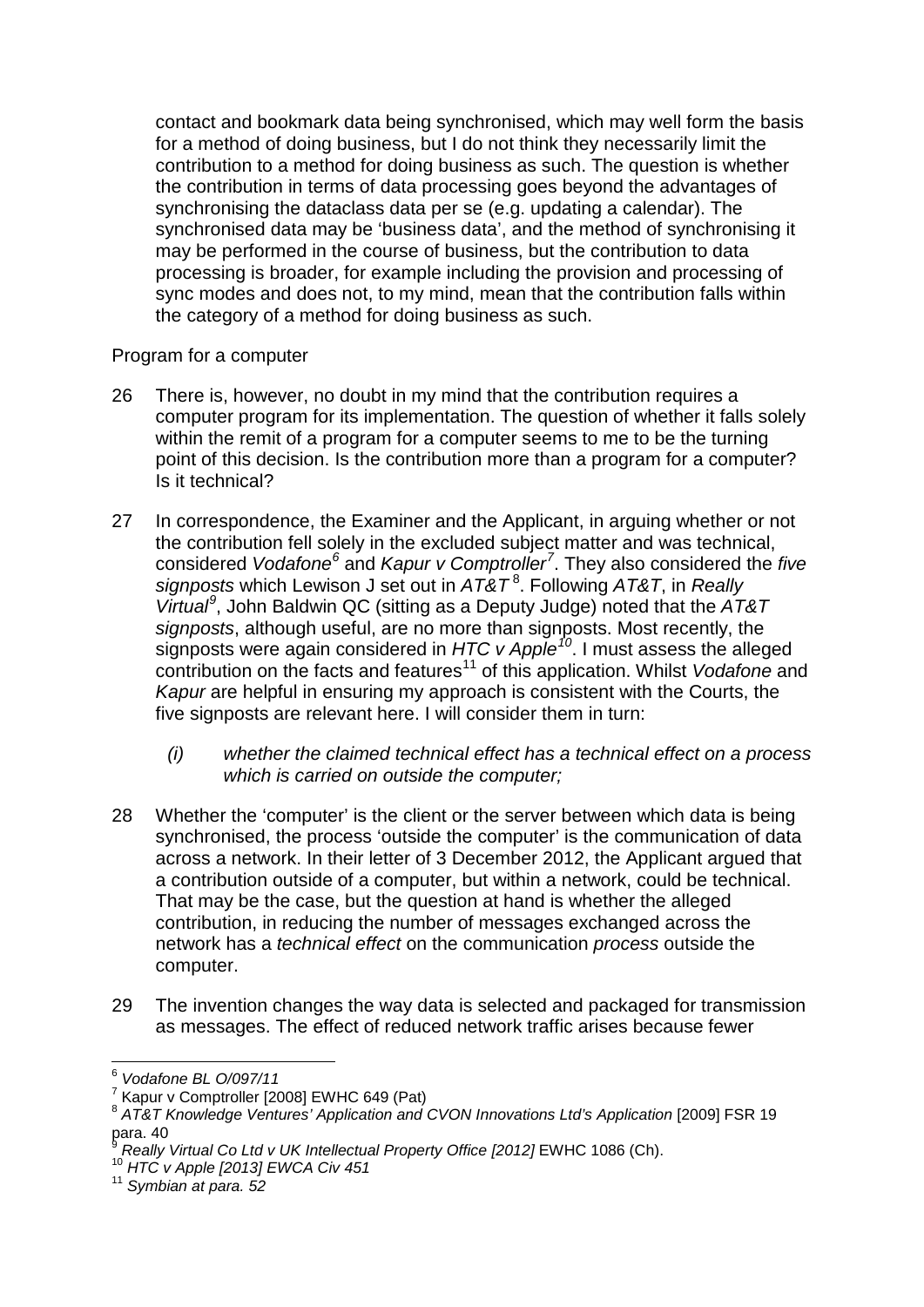messages are exchanged due to the structure of the synchronisation request and response, and its programmatic implementation. The reduction of the number of messages exchanged is effected inside the computer. Less bandwidth is consumed because fewer messages are exchanged, but this does not constitute a change to the technical characteristic of the network or communication process outside the computer; the technical constraints and characteristics, e.g. the bandwidth of the network are the same. The contribution does not therefore have a *technical effect* on a process outside the computer, and so the signpost is not satisfied.

- 30 Signpost (ii) was not explicitly considered by the Examiner or the Applicant, but I will consider it briefly in light of my comments about a method for doing business:
	- *(ii) whether the claimed technical effect operates at the level of the architecture of the computer; that is to say whether the effect is produced irrespective of the data being processed or the applications being run*
- 31 I stated above, in paragraph [25,](#page-4-0) that the contribution is defined in terms of data processing and not by the nature of the data in each dataclass being synchronised. The contribution is enabled by the provision in a single request of a separate sync mode for each of multiple data classes. In other words the claimed technical effect relies upon sync mode data being processed in accordance with the claimed invention. With regard to signpost (ii) then, the 'data being processed' is the sync mode data and the effect produced is entirely dependent upon it being processed in a single request comprising a separate sync mode for each of multiple data classes. The second signpost then also contra-indicates a technical contribution.
- 32 Signpost (iii) was addressed briefly by the Examiner in his Examination Report of 12 October 2012. The Applicant has no provided a response to this argument:
	- *(iii) whether the claimed technical effect results in the computer being made to operate in a new way*
- 33 The computer operates in accordance with the program, as the Examiner argued. The way synchronisation is performed may be new, but the operation of the computer itself is unchanged.
- 34 Signpost (iv) was discussed in the Applicant's letter of 3 December 2012:
	- *(iv) whether there is an increase in the speed or reliability of the computer; whether it runs more efficiently and effectively[12](#page-6-0)*
- 35 The Applicant argued that as fewer messages need to be exchanged, a computer implementing the invention could reach a conclusion or certain point

<span id="page-6-0"></span> $\overline{a}$ <sup>12</sup> This wording reflects the comments of Lewison LJ in *HTC v Apple [2013] EWCA Civ 451* where he reconsidered the original wording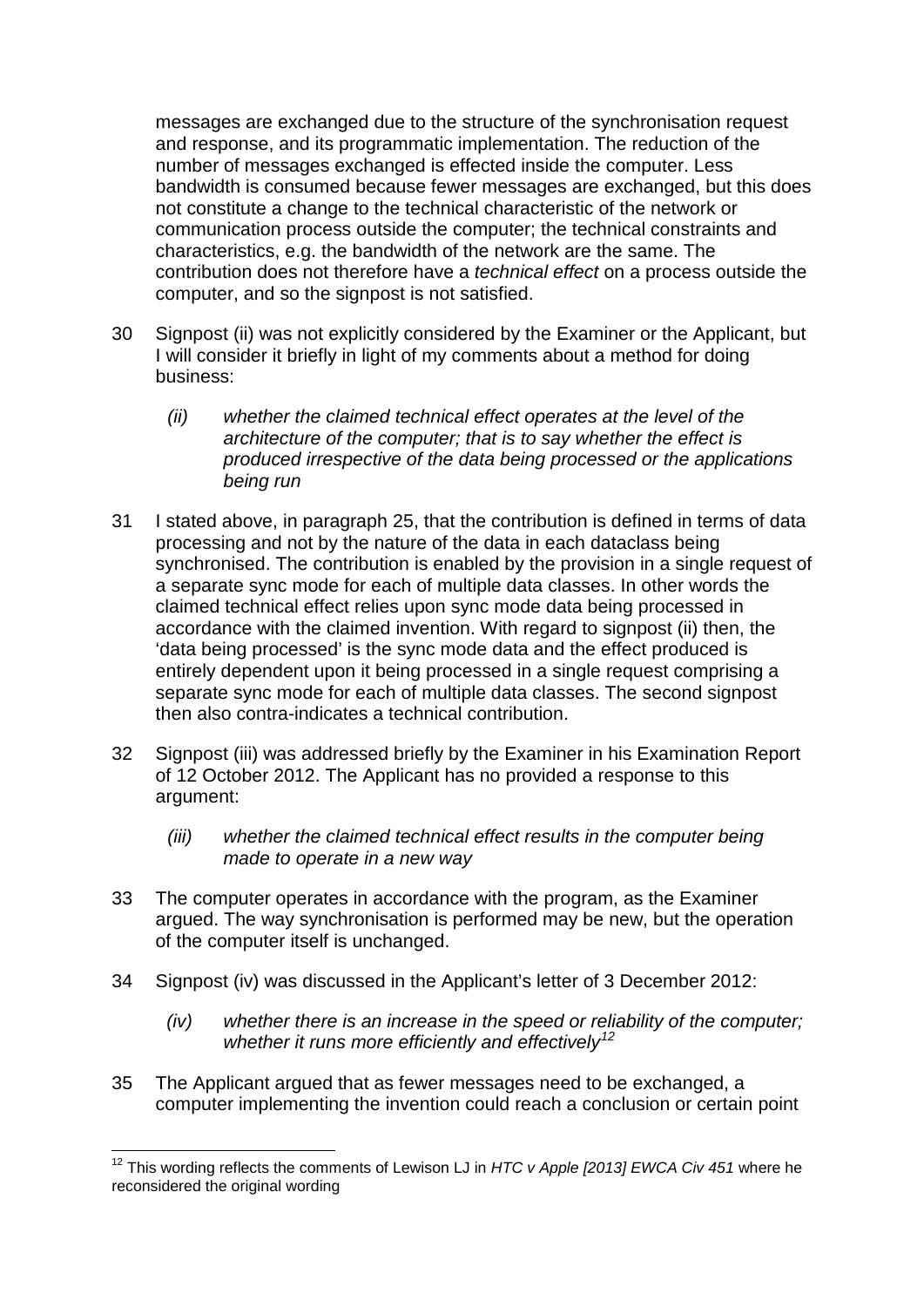in processing more quickly, thus providing an increase in the speed of the computer.

- 36 The program implements a synchronisation protocol which packages data so as to reduce the number of messages exchanged. To my mind this enables an increase in the speed of the synchronisation transaction as a result of the way the computer is programmed. However the speed and reliability of the computer itself are unchanged. All that has changed is the number and format of the messages transmitted. Similar reasoning applies in respect of the reliability, efficiency and effectiveness of the computer. While changes to the synchronisation protocol enable improvements in recovery when a transaction is interrupted, the computer itself is no less susceptible to interruption. While the format of messages and anchor logic may permit recovery from interruption, the operation of the computer itself is no more efficient or effective.
- 37 Finally, I turn to signpost (v):

*(v) whether the perceived problem is overcome by the claimed invention as opposed to merely being circumvented.*

- 38 The Applicant argued that the perceived problem of network congestion or the requirement for efficient bandwidth usage is overcome by way of fewer messages being exchanged. The Applicant's argument implies that this is at no cost to functionality and therefore the problem is solved rather than circumvented.
- 39 Tackling the problem of insufficient capacity or bandwidth by sending less messages is not the same as increasing the capacity or bandwidth of the network. The former feels like treating the symptom rather than the cause. The problem may become less apparent but that is surely because it is circumvented by sending less traffic? The programmatic implementation of the synchronisation protocol reduces the number of messages exchanged and may thereby circumvent bandwidth constraints, but it does not change and therefore overcome the technical characteristic or constraints of the network. I consider this signpost too to be answered in the negative.

#### *Technical contribution*

40 I have found that the five signposts indicate that the contribution falls solely within the excluded subject matter as a program for a computer as such, and do not support the alleged contribution being technical in nature. In their letter of 3 December, the Applicant argued that the reduced usage of available wireless bandwidth and hence more efficient use of that bandwidth is a technical innovation. In being stated without reference to a computer, they argue, the technical innovation resides outside of the "computer" or implementing device. As I have found above, the contribution resides solely within the program for a computer, and in as much as the advantage takes effect outside the computer, within a network, is not technical. The computer is programmed to send fewer messages. Once 'outside' the computer, the advantages of fewer messages become apparent in terms of reduced bandwidth usage, but the technical characteristic of the network and